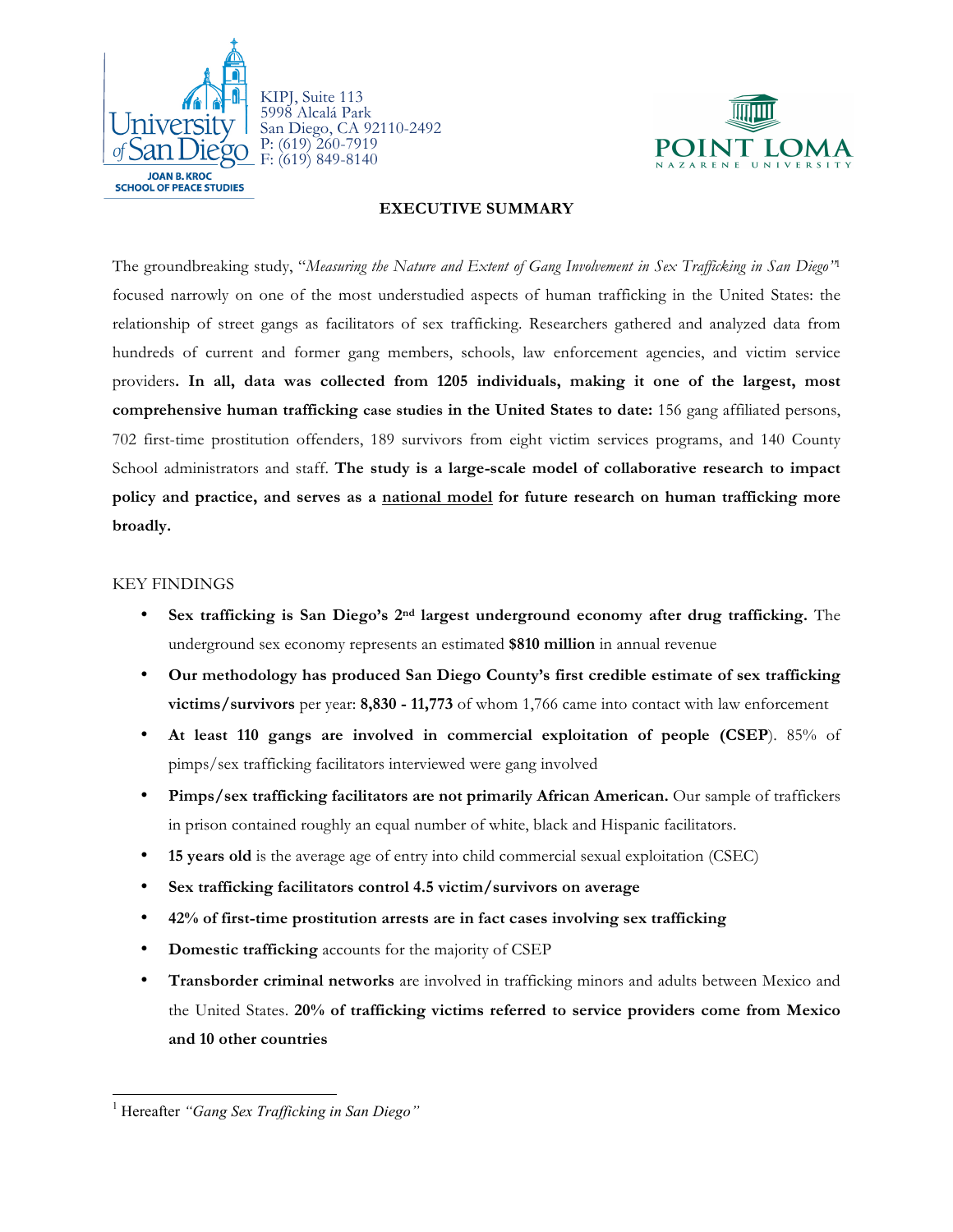- **Female recruiters and pimp/sex trafficking facilitators** are perceived to be a significant and growing feature of the underground sex economy
- **Significant CSEC recruitment is happening on high school and middle school campuses**

# **METHODS**

This 3-year study reports on three major sets of findings: (1) the scope and nature of gang involvement, (2) the scope of nature of victimization, and (3) estimates of the regional commercial sex economy. It was designed to address seven shortcomings in human or sex trafficking research thus far:

- 1. Inability to produce credible estimates of sex trafficking (and the dearth of reliable statistics on the extent of sex trafficking)
- 2. Conflation of commercial sexual exploitation with sex trafficking
- 3. Lack of primary data on sex trafficking (studies rely instead on secondary sources newspaper reports and media investigations, or interviews with intermediaries: social service providers, counselors, law enforcement, victim advocates, pro bono attorneys, and others working with trafficking victims
- 4. Inability to identify networks of sex traffickers
- 5. Understudied extent of gang involvement in sex trafficking
- 6. Over-reliance on qualitative methods
- 7. Small sample sizes

-

We used mixed-methods to collect and synthesize data (qualitative and quantitative) from five major sources: (1) a Survivor Services Dataset from a prostitution first offender diversion program, (2) a Survivor Services Dataset from surveys conducted by eight service providers, (3) Law Enforcement Incident Reporting (combined Police arrest records and Sheriff booking datasets), (4) School Focus Groups, and (5) In depth interviews with individuals involved in – or knowledgeable about – sex trafficking.

From these five datasets, we report quantitative and qualitative findings that shed light on the scale and complex challenges associated with Commercial Sexual Exploitation of People (CSEP), Commercial Sexual Exploitation of Children (CSEC), and Commercial Sexual Activity (CSA) broadly defined.2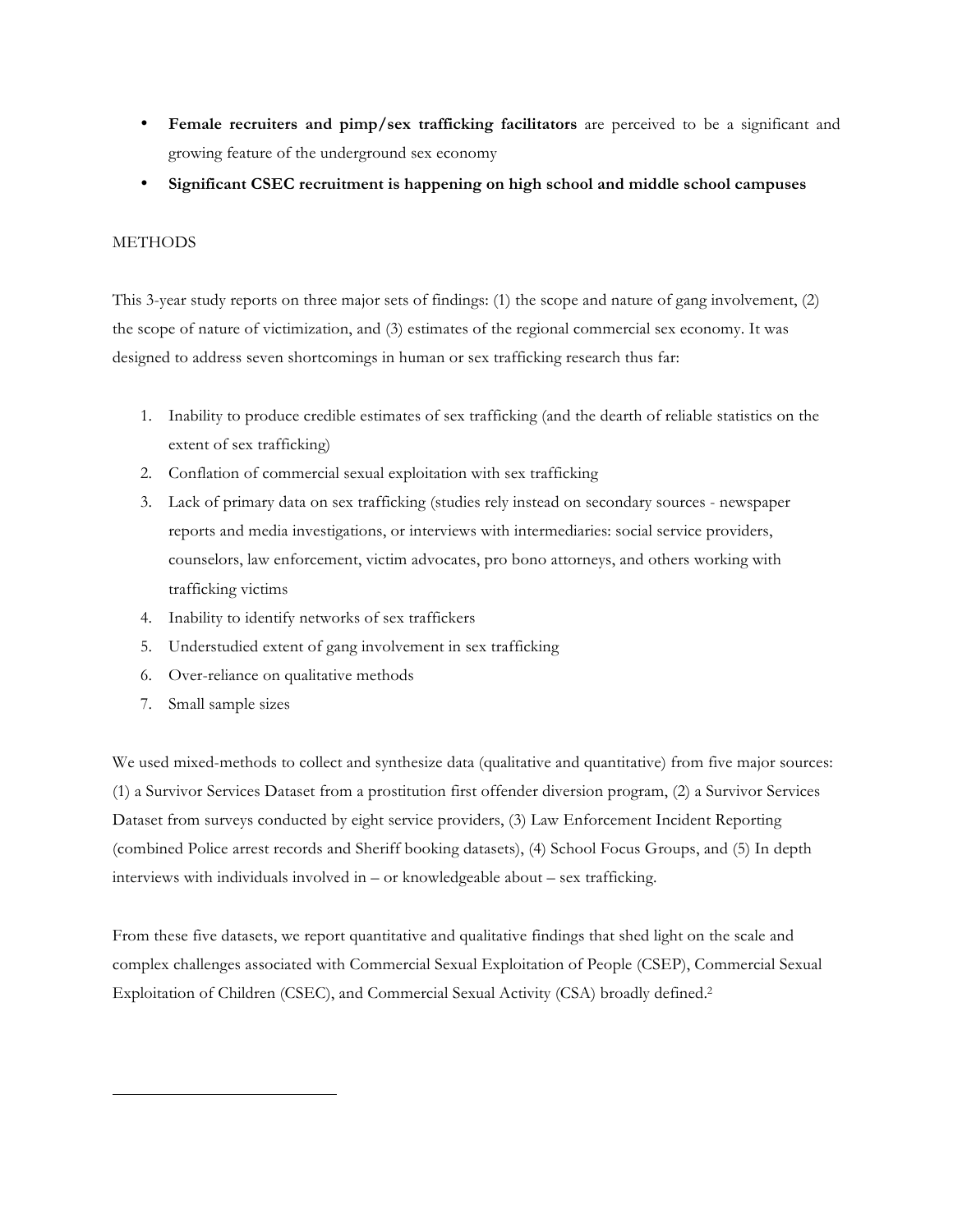#### GANGS AND SEX TRAFFICKING

Sex trafficking is San Diego's 2nd largest underground economy after drug trafficking**.** The underground sex economy represents an estimated \$810 million in annual revenue and involves 110 area gangs. **The study estimates the minimum number of CSEP at between 8830 and 11,773 per year with an average age of entry between 14 to 15 years old. This represents the first credible estimate of sex trafficking victims/survivors per year in San Diego County. 85% percent of facilitators are gang-involved**. Facilitators fall into four main categories, with associated characteristics and preferred strategies:

- *Traditional 'Pimps'* are the most likely to use the term 'pimp' to describe themselves, and to take pride in this identity. The traditional facilitator's identity as a pimp is tied to the desire for social recognition and status. Traditional pimps manage between 1-10 individuals on average. They keep all, or the vast majority, of money made in each sexual encounter
- *Vicious-Violent 'Pimps'* are a subcategory of Traditional 'Pimps' who use the greatest coercive force with CSEP and CSEC. They use extreme tactics of physical and psychological control. They control every aspect of commercial sexual exploitation, use psychological and physical violence to force high financial quotas. They are willing, and perhaps prefer, to recruit minors because of the malleability and vulnerability of young people.
- *Protector/Business Partners* reject the label 'pimp' describe, and themselves as contracted by adult sex workers, primarily as drivers or to provide security against rape or violence. Facilitators in this category say that they do not impose quotas. They often describe being approached or recruited by women. The interviewees describe it as a 'business partnership'. The revenue is split, making this one of the main differences between Protector/Business Partners and Traditional facilitators. 92% of Hispanics belong to the Protector/Business Partner category, however they make up only 32% of the entire population who describe themselves this way. 22% are Black, and 52% are White**.**
- *Organized Crime Groups* differ from gangs in their hidden or 'underground' nature, and how they are structured. They were often described as *rings,* closed groups where members are concerned with secrecy. Very few of the people we spoke to admitted to being involved at this level, but many were friends with, or had direct knowledge of, people who were.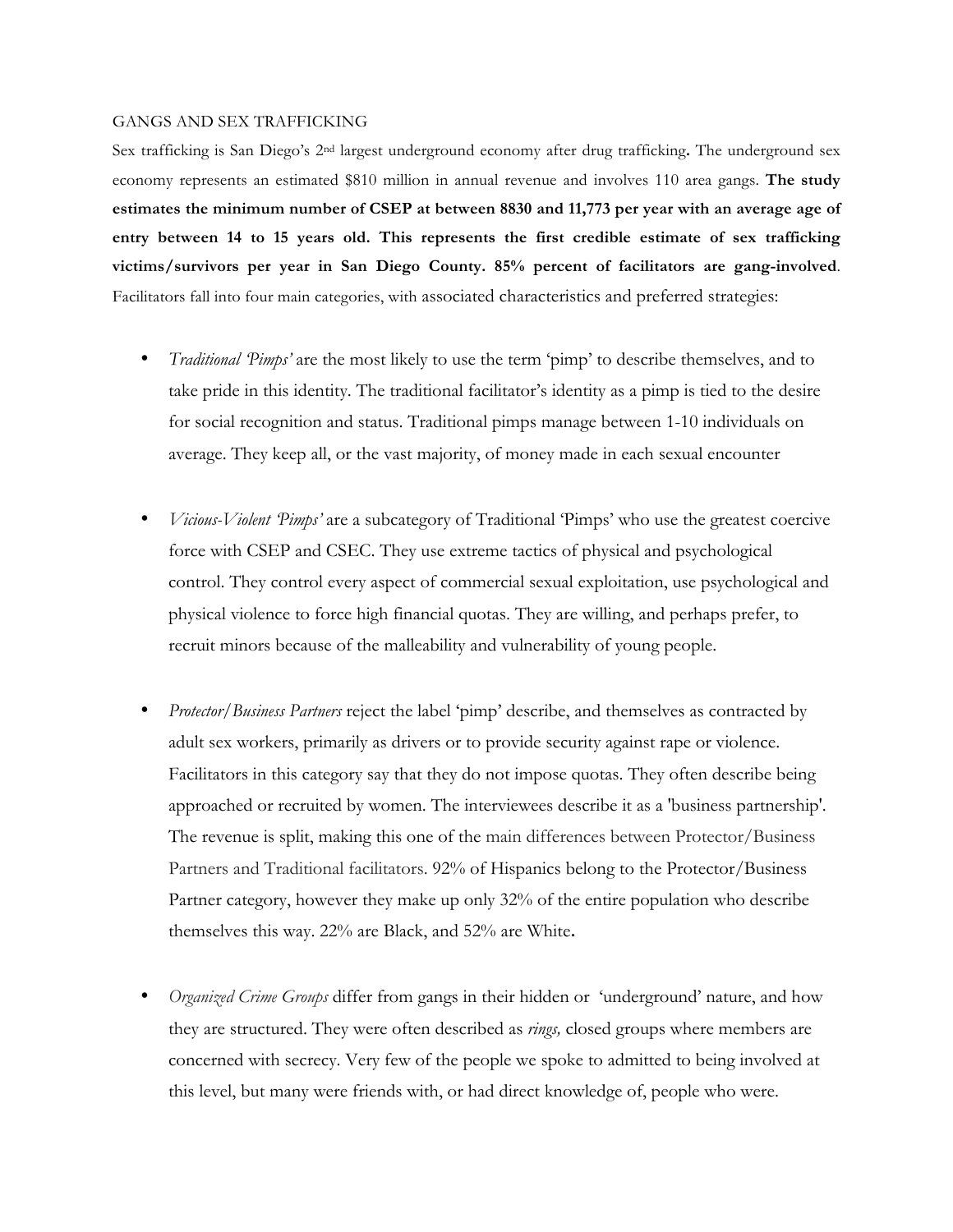Examples included a devil worshipping ring, a child protection ring in a beachside community, and a transborder child sex trafficking ring.

**Even though 'pimping' is commonly associated with Black gangs, we encountered roughly equal numbers of White, Black and Hispanic facilitators of sex trafficking during interviews in prison.** In fact, the ratio of white to minority facilitators may be higher than is reported here given that our data does not account for the over-representation of Blacks and Hispanics in California jails and prisons.

Nor does the relatively even split between Black, Hispanic and White facilitators represent a complete picture - in the past 10 years, Somali gangs and Iraqi Chaldean groups have been indicted on sex trafficking charges, and Asian American and Native American gangs were under-represented in our dataset. It is likely that our data underreports the nuances of facilitator ethnic/racial background.

# CHILD COMMERCIAL SEXUAL EXPLOITATION (CSEC)

#### *Recruitment, Risk Factors, Scope*

Recruitment into CSEC is happening at San Diego County high schools. We held conversations with 140 County School administrators and staff from 20 schools in North County, South County, East County and Central San Diego. **All schools confirmed that recruitment was happening on their campuses**. 18 of the 20 Schools confirmed CSEC cases on their combined campuses; all 20 confirmed suspected cases. Our findings confirm previous studies showing that young people most vulnerable to CSEC are those who experience abuse and neglect in the home, are runaways or homeless, identify as Lesbian, Gay, Bisexual, Transgender, and /or Questioning, and experience mental health issues and/or trauma. Gang members actively recruit by "swooping in" on newcomers to school; enticing vulnerable kids with material and emotional support. In addition, many youth are recruited explicitly by family members who force them into CSEC, or implicitly by family members who are themselves pimps/facilitators or prostituted individuals and for whom "the life" is a way of life.

## DEMAND

According to interviews, clients of commercial sex come from all socioeconomic backgrounds and ethnic backgrounds. The demand for commercial sex is widespread, buoyed by cultural acceptance and perceived impunity.